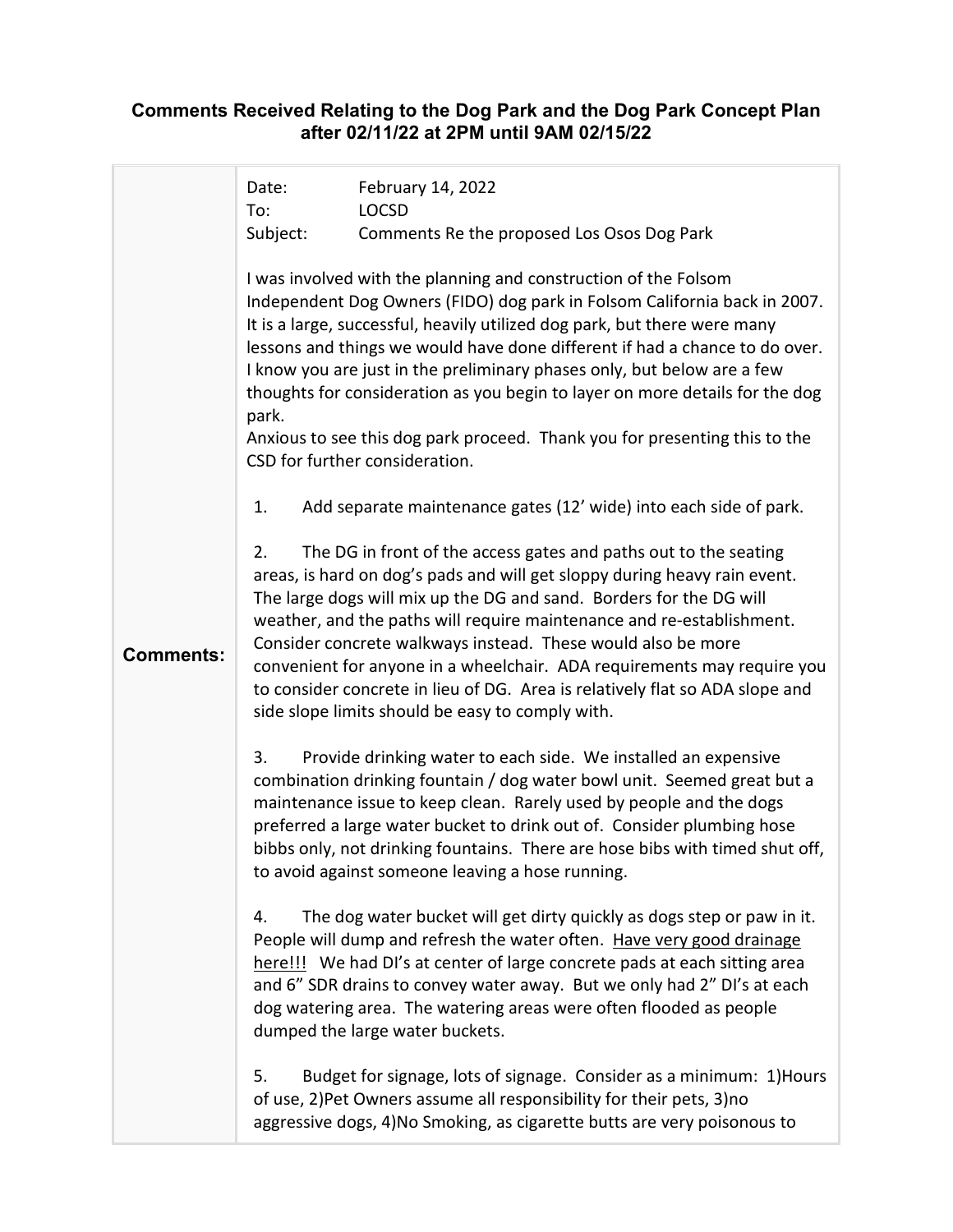dogs, 5) no outside food in park, and 6)Please pick up after your dog. There will be issues, dog fights and bites. Make very clear these issues are on the pet owner, not LOCSD. I have included verbiage from the FIDO Field website at the end of these comments. These are available online and for your consideration when you get to that stage of the project.

6. We had large concrete slabs and shade covers for both the small and large dog areas, located right by the entrance gates. That was a mistake. Everyone stood out in the middle of the areas to watch their dogs and did not use the really nice shade covers as constructed by Rotary. Keep the seating areas away from the entrance gates to avoid congestion; your seating area layouts look good.

7. Have multiple waste stations, AND pooper scoopers available. If people use the scoopers, it then reduces the number of plastic bags going into the waste. Locate stations such that only a short walk to each or people are lazy and often don't use them. In the sand the rake style poop scoopers work best vs just a flat blade type scooper.

8. Chain link is best material for the fencing for durability and visibility to allow review of other dogs in the park before you enter with your dog. Other dogs in the park will typically group around and overwhelm a new dog entering the gates. That is when conflicts often happen. If you have budget available, consider black vinyl coated chain link fabric, posts and hardware.

9. We had convenience of power close by and ran 120VAC to outdoor outlets at each shade structure. Helped with shade structure erection and future maintenance by the City of Folsom. However power availability could become an attractive nuisance for people coming in just to use this power. Was a common problem at the SBCC next door to your proposed dog park location, until we put metal, lockable covers over the outdoor outlets. Still many times we found the covers broken off so the local street population could use the power. The SBCC now locks off the breakers at the inside breaker panel. Pros and cons to the power argument.

10. Consider to enforce the 'no food in the dog park' rule. A good way to get unwanted attention from multiple dogs and cause competitive aggression between dogs all wanting the human food.

11. The FIDO Field park was a cooperative effort between the City of Folsom and FIDO. The initial labor was all volunteer, through drain piping excavation and installation, concrete sidewalks and concrete pads, and shade structures construction. After that the City found money for the fencing, irrigation and hydroseeding and bid out this work. Info about this park and many other dog parks and guidelines are available on line.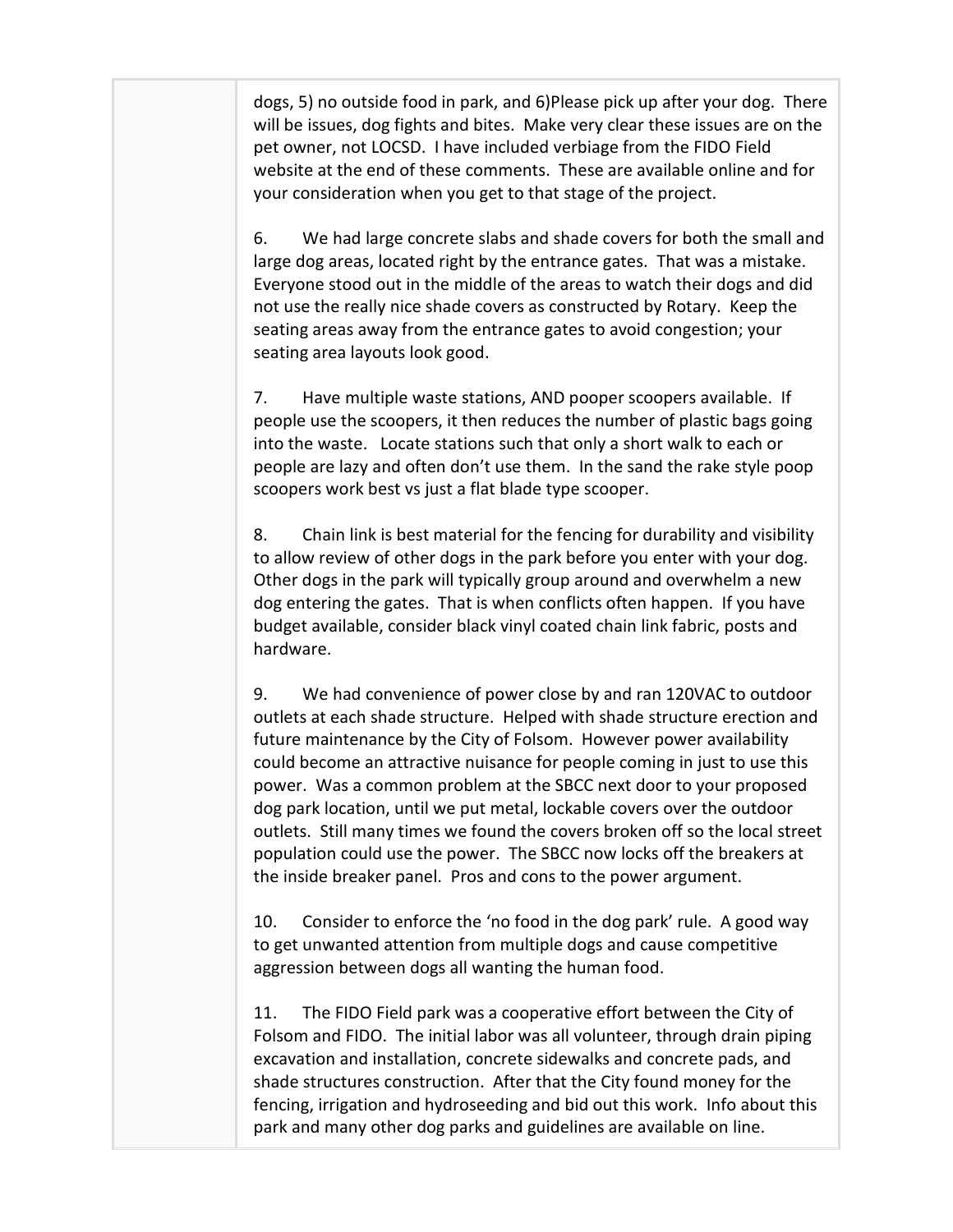| Below is text from the FIDO Field website (Fido Field, Folsom CA)<br>12.<br>which is also posted at the dog park entrance.                                                                                                                                                                                                                                                                                                                                                                                                                                                                                                                                                                                                                                                                                                                                                                                                                |
|-------------------------------------------------------------------------------------------------------------------------------------------------------------------------------------------------------------------------------------------------------------------------------------------------------------------------------------------------------------------------------------------------------------------------------------------------------------------------------------------------------------------------------------------------------------------------------------------------------------------------------------------------------------------------------------------------------------------------------------------------------------------------------------------------------------------------------------------------------------------------------------------------------------------------------------------|
| FIDO Field is an unmonitored city park facility. We ask that all visitors<br>follow the FIDO Field rules to make sure that everyone can safely<br>enjoy the park.                                                                                                                                                                                                                                                                                                                                                                                                                                                                                                                                                                                                                                                                                                                                                                         |
| Top FIDO Field rules are listed below:                                                                                                                                                                                                                                                                                                                                                                                                                                                                                                                                                                                                                                                                                                                                                                                                                                                                                                    |
| 1. Owners use the park at their own risk. The City of Folsom is not<br>responsible for injury or illness to dogs, owners, or visitors.<br>2. No children under the age of 15 are permitted unless<br>accompanied by an adult. Children in strollers are prohibited<br>from the fenced, off-leash dog area.<br>3. All dog handlers must carry a leash at all times and monitor<br>their dog while in the facility. Prong collars are prohibited from<br>the off-leash dog area. Dogs must be leashed while entering<br>and exiting the facility.<br>4. Aggressive dogs are not permitted on the premises. Dogs must<br>be removed at the first sign of aggression.<br>5. Owners must clean up after their dogs. Onsite amenities and<br>disposal receptacles are provided.<br>6. Dogs that are sick, in season, or have excessive fleas or ticks<br>are not permitted.<br>7. The gate must be closed immediately after entering or exiting |
| the facility.<br>8. No food is allowed in the off-leash dog area.<br>9. No wading pools, furniture, or large basins are allowed in the<br>off-leash dog area.                                                                                                                                                                                                                                                                                                                                                                                                                                                                                                                                                                                                                                                                                                                                                                             |
| 10. No tobacco products may be used in the off-leash dog area.<br>11. Proof of current animal license is required for use of FIDO Field<br>(tags acceptable). Full vaccination series is recommended for<br>your dog's health.                                                                                                                                                                                                                                                                                                                                                                                                                                                                                                                                                                                                                                                                                                            |
| Failure to abide by the park rules may result in loss of privileges or<br>owners may receive a citation. For more information, see Folsom<br>Municipal Code: 7.04, 9.68; Sacramento County Animal Control<br>Ordinance: Title 8.                                                                                                                                                                                                                                                                                                                                                                                                                                                                                                                                                                                                                                                                                                          |

| Comments: | A dog park in Los Osos would be a great addition so that people no<br>longer take their dogs to the middle school. I am glad it is gated.<br>Please approve this. |
|-----------|-------------------------------------------------------------------------------------------------------------------------------------------------------------------|
|-----------|-------------------------------------------------------------------------------------------------------------------------------------------------------------------|